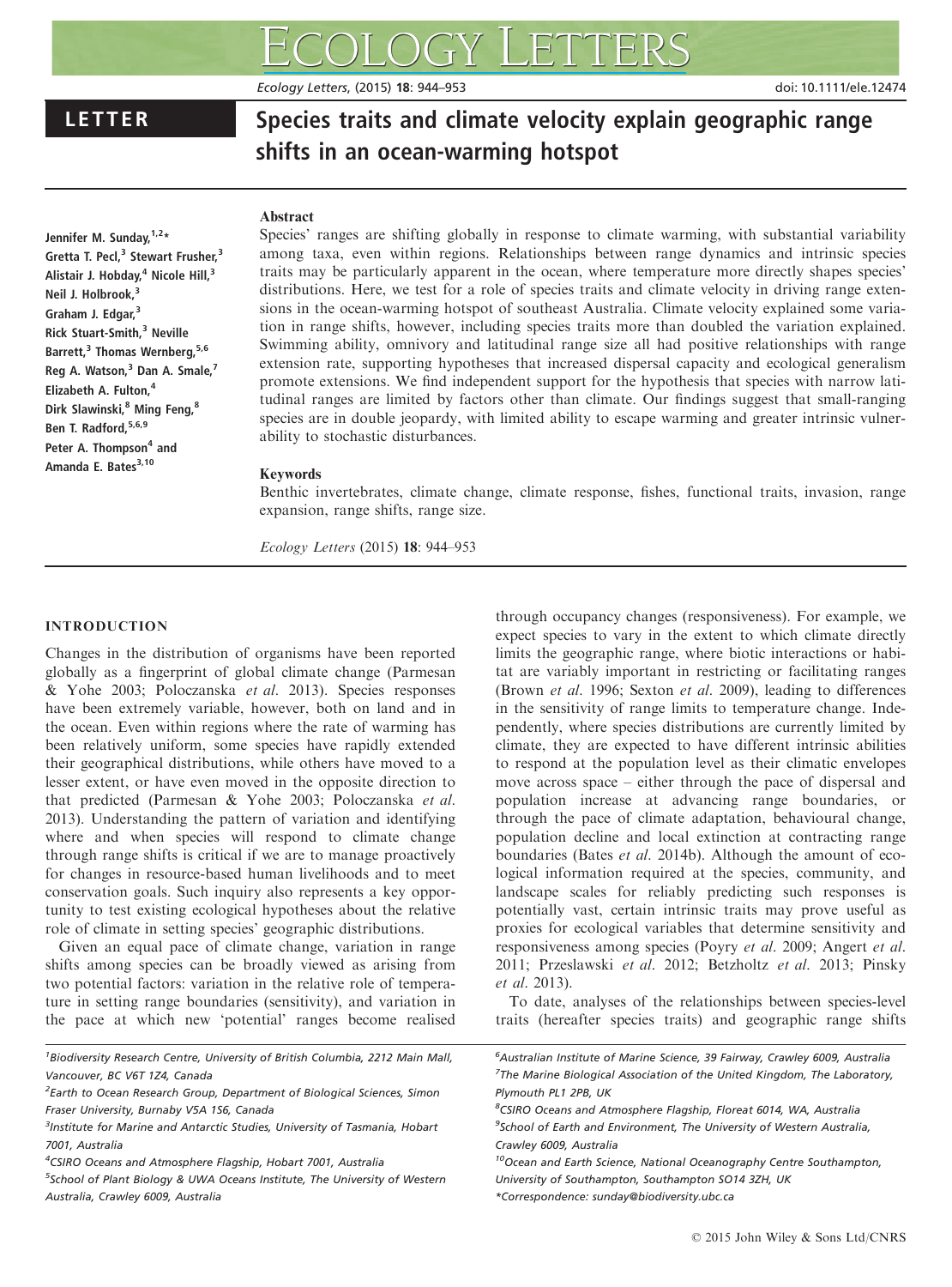have yielded mixed results among terrestrial-based studies, with some traits found to be important some of the time (Poyry et al. 2009; Angert et al. 2011; Betzholtz et al. 2013). However, there are reasons to expect stronger predictive relationships in the ocean. First, range shifts have been faster in the ocean (Perry et al. 2005; Sorte et al. 2010; Pinsky et al. 2013; Poloczanska et al. 2013). This faster rate of change can provide greater capacity for detection and analytical power for understanding variation among species. Second, abundance and occupancy patterns are more temporally conserved in terrestrial compared to marine species, a phenomenon attributed to differences in general life-histories and trophic dynamics between the two realms (Webb et al. 2011). Third, recent findings indicate that latitudinal distributions of marine species are more sensitive to temperature change compared to terrestrial species. Specifically, terrestrial species tend to be absent from their predicted equatorward range boundaries and have more extreme poleward distributions than predictions based on their thermal tolerances, whereas marine species have ranges that conform more closely to their physiological thermal limits (Sunday et al. 2012). Range dynamics on land may therefore be more complex and driven to a greater extent by factors other than temperature, such as moisture, biotic interactions, or other habitat features (in which there is more capacity to thermoregulate), while range dynamics in the ocean may better reflect intrinsic responsiveness to changing isotherms (Sunday et al. 2012).

Range extensions and contractions represent two fundamentally different processes influencing population persistence at local scales - colonization and extinction - which are likely associated with different species traits (Hampe & Petit 2005; Angert et al. 2011; Bates et al. 2014b). While high propagule production and broad ecological generalism (i.e. broad diet and habitat) may increase invasiveness at range extension fronts (Kolar & Lodge 2001), the same traits likely delay extinctions at contracting range edges by increasing persistence (Purvis et al. 2000). Indeed, initial attempts to link range shifts of marine species' ranges that combine extension and contractions have failed to identify intrinsic traits related to range shift responses (Przeslawski et al. 2012; Pinsky et al. 2013). If intrinsic traits are related to range shift dynamics, these will likely differ at contracting and extending fronts, and will be easier to discern at single rather than combined range edges.

Here, we test how several intrinsic species traits, predicted to affect sensitivity and responsiveness of advancing range boundaries, relate to observed range extensions at poleward range fronts. We focus on the coastal waters off eastern Australia, as this relatively large region of rapid warming coincides with many species-level records of range limits spanning decades, for which there is substantial knowledge of life histories for testing the role of species traits. The increased strength of the East Australian Current has lead to warming over the past 60 or so years in this region (Ridgway 2007), resulting in a rate of upper ocean warming 3–4 times greater than the global average over the past half century (Hobday & Pecl 2014). During this period of warming, poleward range extensions in the distribution of many species have been observed (Fig. 1). We took advantage of this 'natural experiment' by collating all the time series on poleward range limits available in this region to test for relationships between six species traits hypothesised to influence range extension rates based on ecological theory, using 50 fish and 53 invertebrate species. We include climate velocity (Loarie et al. 2009) in our analyses to estimate how these species traits interact with the expected rate of range shifts through the study period (Angert et al. 2011; Pinsky et al. 2013). Our hypotheses were based on direct predictions provided by invasion theory, with the expectation that traits related to dispersal potential, population growth rate and ecological generalism will be important positive predictors of poleward range extensions (Table 1). We also tested the hypothesis that species with smaller ranges are more constrained by factors other than temperature – a hypothesis generated from our first analysis – using an independent data set (Sunday et al. 2012). Together our results offer advances in our mechanistic understanding of marine species' distributional responses to climate warming.

### MATERIALS AND METHODS

#### Range shift estimates

We compiled range shift data from several sources: (1) all published studies reporting range shifts within multi-species studies of coastal fish and invertebrates in the Tasman Sea (Pitt et al. 2010; Stuart-Smith et al. 2010; Last et al. 2011; Poloczanska et al. 2011), (2) underwater visual census data compiled using a standardised methodology through the Reef Life Survey (RLS; Edgar & Stuart-Smith 2014), (3) long-term temperate reef monitoring programs (LTRMP, Edgar & Barrett 2012) and (4) eight additional observations based on the methods in Last et al. (2011; Last, personal communication,



Figure 1 Poleward range boundary shifts of coastal marine fishes and invertebrates in eastern Australia (black lines), and latitudinal changes in mean annual temperature isotherms over study period (colours). Each different colour band represents the mean annual temperature of the coastal zone tracked across latitude through time; light grey lines represent temperature isotherms as labelled at right. Dashed lines represent species not included in analyses because of incomplete trait data.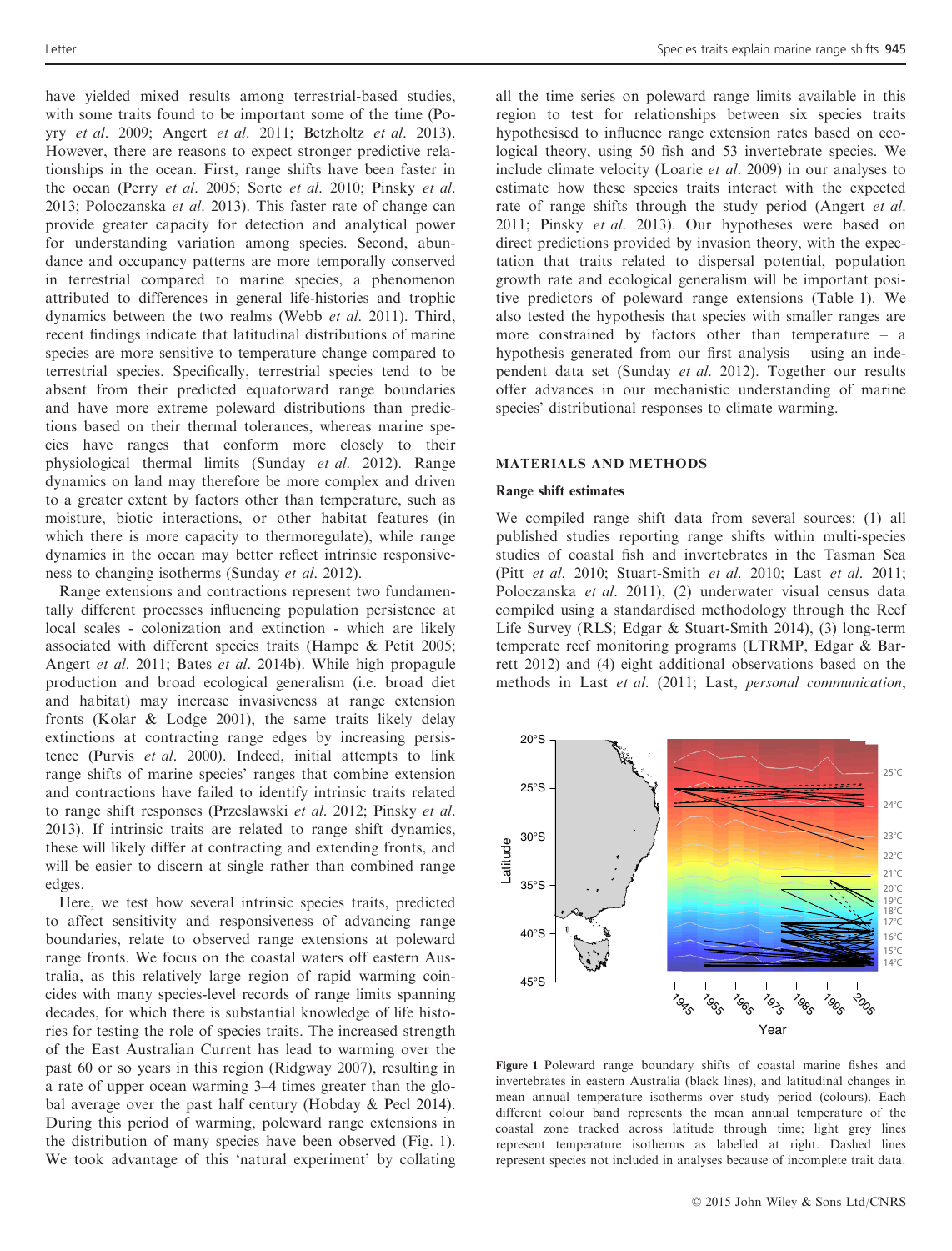| Trait                  | Hypotheses                                                                                                                                                                                                                                                                                                |  |  |  |  |
|------------------------|-----------------------------------------------------------------------------------------------------------------------------------------------------------------------------------------------------------------------------------------------------------------------------------------------------------|--|--|--|--|
| Reproductive mode      | 1. Species with more dispersive reproductive<br>modes (planktotrophic and lecithotrophic<br>larvae) will have greater extension rates than<br>species that brood offspring or deposit<br>benthic eggs<br>2. Alternatively, species with less dispersive<br>reproductive modes may better overcome Allee   |  |  |  |  |
|                        | effects, leading to faster colonisation<br>of new regions                                                                                                                                                                                                                                                 |  |  |  |  |
| Adult motility         | 1. Species that swim as adults should have<br>faster range extensions than species with low<br>mobility such as crawlers and sessile organisms                                                                                                                                                            |  |  |  |  |
| Maximum body size      | 1. Body size correlates positively with fecundity<br>(Roff 1992) and home range size (Kramer &<br>Chapman 1999), so larger-bodied species could<br>more readily populate new regions<br>2. Alternatively, smaller-bodied species within                                                                   |  |  |  |  |
|                        | each taxa (e.g. fishes) have younger ages of<br>first reproduction and faster rates of intrinsic<br>population growth (Denney et al. 2002), and<br>therefore faster range extensions<br>(Perry et al. 2005)                                                                                               |  |  |  |  |
| Latitudinal range size | 1. Species with broader latitudinal ranges<br>typically experience a broader range of biotic<br>and abiotic conditions, and therefore have<br>greater ecological versatility (Hengeveld 1990).<br>Fewer ecological constraints could lead to<br>greater range extension rates in<br>broad-ranging species |  |  |  |  |
|                        | 2. Similarly, species with broader latitudinal<br>ranges may have greater local abundance<br>(Lawton 1999) and therefore exert greater<br>propagule production, leading to faster range<br>extensions (Feary et al. 2013)                                                                                 |  |  |  |  |
| Trophic level/position | 1. Higher trophic levels will have slower range<br>extensions, being more constrained by prey<br>availability (Buckley and Kingsolver, 2012)                                                                                                                                                              |  |  |  |  |
|                        | 2. Alternatively, higher trophic levels may be less<br>sensitive to prey type, being relative generalists<br>(Rooney et al. 2008), and thus have<br>faster range extensions                                                                                                                               |  |  |  |  |
| Diet specificity       | 1. Species with narrow dietary requirements are<br>less likely to find their specific prey in new<br>regions, and therefore have slower range<br>extensions. In contrast, omnivores may have<br>the greatest diet generalisation and therefore<br>be the least constrained by trophic interactions        |  |  |  |  |

Note alternative hypotheses within trait categories can be distinguished by the overall pattern, while the relative importance of each trait can be evaluated by model comparison.

see SOM for details). We only included studies in which range shifts were assessed for multiple species, to avoid the pitfalls of publication bias towards more detectable records of range extensions in single-species studies (see Poloczanska et al. 2013 for an exploration of the effect). After filtering for repeated sampling across studies (see Supplementary Methods) we identified estimates of poleward range boundaries across time in 104 species (50 fish, 54 invertebrates; Fig. 1; Dataset 1). For each species and survey time point, the southern-most location in which the species was observed was

taken as the poleward range boundary. Although a simplistic estimate of a range boundary, this was a necessary approach because multiple observations through time and space were not available for most species. Although we expect errorrelated noise in these estimates of range boundaries, and possibly greater noise for low-detectability species, this should not result in a bias in error related to the magnitude of range shifts or to species detectability if sampling effort is consistent through time (Bates et al. 2015). Most range shift estimates were from repeated transect studies or extensive searches for species presence based on species lists – therefore, sampling effort was relatively consistent through time (see Table S1 for details from each study). Furthermore, the species retained within each data source were those detected at multiple sites across time periods, and thus more likely to have high detectability (see Table S1 for details).

For 18 of the 104 species (17%), poleward range boundaries moved towards the equator during the study period, i.e. in the opposite direction as expected. This type of change may represent (1) inherent variability in poleward range edges, (2) indirect ecological responses to warming, (3) responses to other stressors (such as habitat loss or extraction) and/or (4) detection error. Regardless of the underlying mechanism(s), we assumed that the factor(s) leading to these equatorward movements were equally influential across the entire data set, and therefore retained these equatorward-moving species in our analysis as our best means to model the residual error.

#### Climate expectation

Relating species traits to range shifts observed at different times and places requires accounting for potentially differing rates of temperature change, estimated by the rate of isotherm displacement across space, or 'climate velocity', associated with warming (Loarie et al. 2009; Pinsky et al. 2013). We therefore calculated an expected distance of range boundary shift for each species, based on the displacement of isotherms from the original range boundary during the time period of the study. We analysed displacement of isotherms in the north–south (meridional) direction (Fig. 1), using isotherms of annual mean sea surface temperature based on the HadISST historical reconstruction (Ref. S1 in Supporting Information). We used means for 1-degree latitudinal bands extending from the coast to 156 °E. For each species, we calculated the isotherm at the original poleward range boundary (in latitudinal degrees to 2 decimal places) by interpolating temperatures across each 1° latitudinal band, and determined the north–south displacement of this isotherm from the original poleward range boundary at the end of each study. For species in which the isotherm moved beyond the southern edge of Tasmania during the time period of study  $(n = 21)$ , we cropped the expected distance of southern range extension at the southern latitude of Tasmania's shallowwater regions (43.64 °S), beyond which coastal species could not exist or could not be observed, as the next suitable coastal habitat is some 1500 km further south at Macquarie Island. However, the final latitudes of isotherms for these species were not far beyond this boundary (all within 0.4° latitude from this imposed limit). Thus, results were similar with or without this cropping.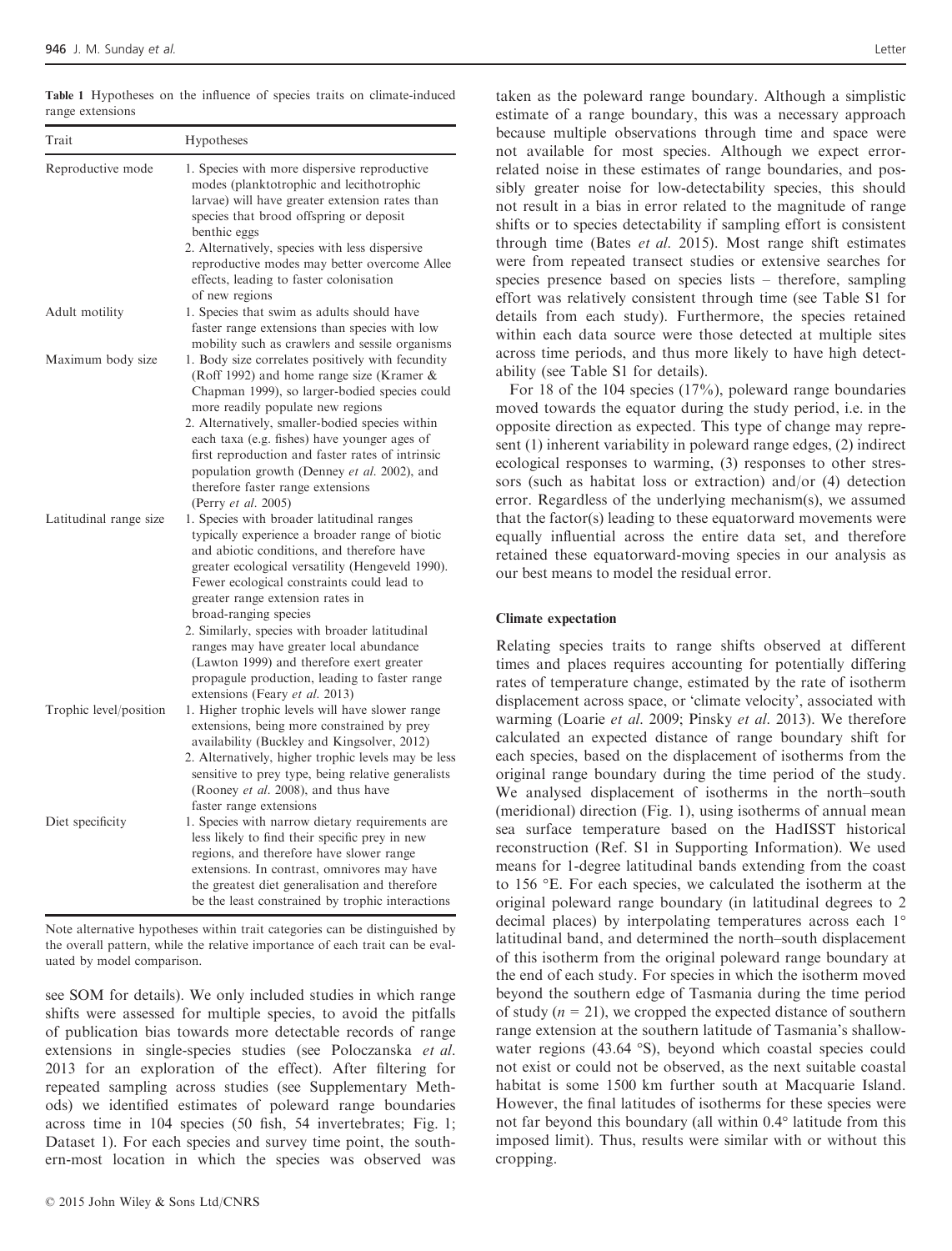# Changes in abundance

Changes in species' range boundaries may occur as a densitydependant response to changes in abundance within the range through time (Macall 1990). Such abundance changes may be climate related, or may reflect species-level responses to other drivers. To investigate the possible role of abundance change on range limit shifts, we collated available abundance time series for species in our data set from the LTRMP database between 1992 and 2013 (Edgar & Barrett 2012). This yielded abundance time series for 53 species within our data set (51% of species) across multiple sites throughout southern Australia (Fig. S1). We defined abundance change for each of these species as the linear coefficient of year on abundance within sites (see Fig. S1 for details on model fitting to estimate this metric). We included abundance change as a variable in our range shift models (using a subset of data, see Analysis) to investigate the relative role of abundance change on range extensions and their relationships with species traits.

# Species traits

We selected six species traits for which we could establish testable hypotheses on range extension rates based on the literature (Table 1), and for which data were generally available (described below; data sources reported in Dataset 1).

For reproductive mode, we categorised species by their life histories into livebearers, egg-layers (with crawl- or swimaway juveniles), and those with lecithotrophic or planktotrophic larval development, respectively. However, there was only sufficient data coverage in our multivariate models when we concatenated reproductive mode into low-dispersive (brooding and egg-laying) and high-dispersive (planktonic) modes. Species that brood or lay eggs and subsequently release planktonic larvae (e.g. the spiny lobster, Jasus edwardsii) were considered planktonic. Adult mobility was categorised as high (swimming) or low (crawling or sessile). All fishes were swimmers, and there were two swimming invertebrates (squid), the rest being crawlers  $(n = 39)$  or sessile (12). Maximum body size estimates were initially based on data in FishBase (Ref. S2 in Supporting Information), and validated or updated where possible with more recent values from the primary literature, from the CSIRO life history database (Ref. S3 in Supporting Information), and from the RLS database used by Stuart-Smith et al. (2013). Total length was used as the estimate of body size for fishes, anterior-to-posterior length for most invertebrates, diameter for sea urchins and anemones, dorsal mantle length for cephalopods, and ray-length for sea stars. Trophic position was categorised based on diet descriptions as herbivores, omnivores or predators. In our fish-only analyses, we used trophic level scored from data provided through FishBase as a continuous numeric variable.

Latitudinal range size estimates were based on information from the Global Biodiversity Information Facility (Ref. S4 in Supporting Information), from FishBase, or from values in the primary literature. Latitudinal range size was correlated with the equatorward (usually tropical) extent of species' ranges ( $r^2 = 0.93$ ) but not the poleward range

boundary in southeast Australia ( $r^2 = 0.16$ ). For diet specificity, we used expert knowledge (authors SF and GE) to identify species known to be dietary specialists. However, only three specialist species (all herbivores) were identified: Aplodactylus lophodon, Kyphosus sydneyanus and Olisthops cyanomelas. We had complete species trait coverage for 89 species (46 invertebrates; 43 fishes; Dataset 1), and nearcomplete coverage (lacking reproductive mode) for 104 species (54 invertebrates and 50 fishes). This represents  $c$ . 15% of shallow reef fishes from this region and 8% of the mobile invertebrates (based on all records in the RLS database for this region).

#### Analysis

We used multi-model averaging of mixed-effects linear models with maximum likelihood estimation to test the effect of species traits on shifts in poleward range boundaries. We tested for relationships in all data together and in fishes alone, expecting some traits (e.g. body size and trophic level) to be a better proxy for ecological processes within fishes. Climate expectation, abundance change, and all species traits were initially included as explanatory variables in our global models. We subset the data to include only species for which we had information on every variable and normalised all continuous variables around zero with a standard deviation of one. All variables were examined for multi-collinearity and we found mobility and body size to be highly collinear in the all-species models (see Table S2). We therefore included only mobility, expecting a more direct mechanistic effect of mobility on range shifts. In the fish-only model, body size was not strongly collinear with other traits and so was included. All other traits had variance inflation factors  $< 2.5$  (Table S2).

Interactions between each trait and the climate expectation were included to allow for trait-based differences in the rate of responses to locally changing isotherms. We also explored the interaction between mobility and life history mode, with the explicit expectation that life history mode would have a stronger effect on range extensions in species with low adult mobility. Although phylogenetic relationships were not available for the wide sample of taxa within our analysis, we accounted for non-random sampling across taxonomic groups by including taxonomic position as a hierarchical random effect on the intercept from Phylum to Family. We explored the inclusion of source 'study' as a second (crossed) random effect to test for systematic differences in the relationship between range shift and traits among studies, but found that the global models were not better fit when study was included (using the Akaike information criterion; AIC; Table S3), and relationships between traits and range shifts were similar with or without its inclusion (Table S4), and therefore dropped it from global models. In the fish-only model, we found that study duration had a positive effect on residual variance (lower AICs in Table S3) and assumptions of heteroscedasticity were better met with its inclusion, so we included duration as a factor affecting variance structure in our global models. We fit these models using the *nlme* package in  $R$  (Ref. S5 in Supporting Information).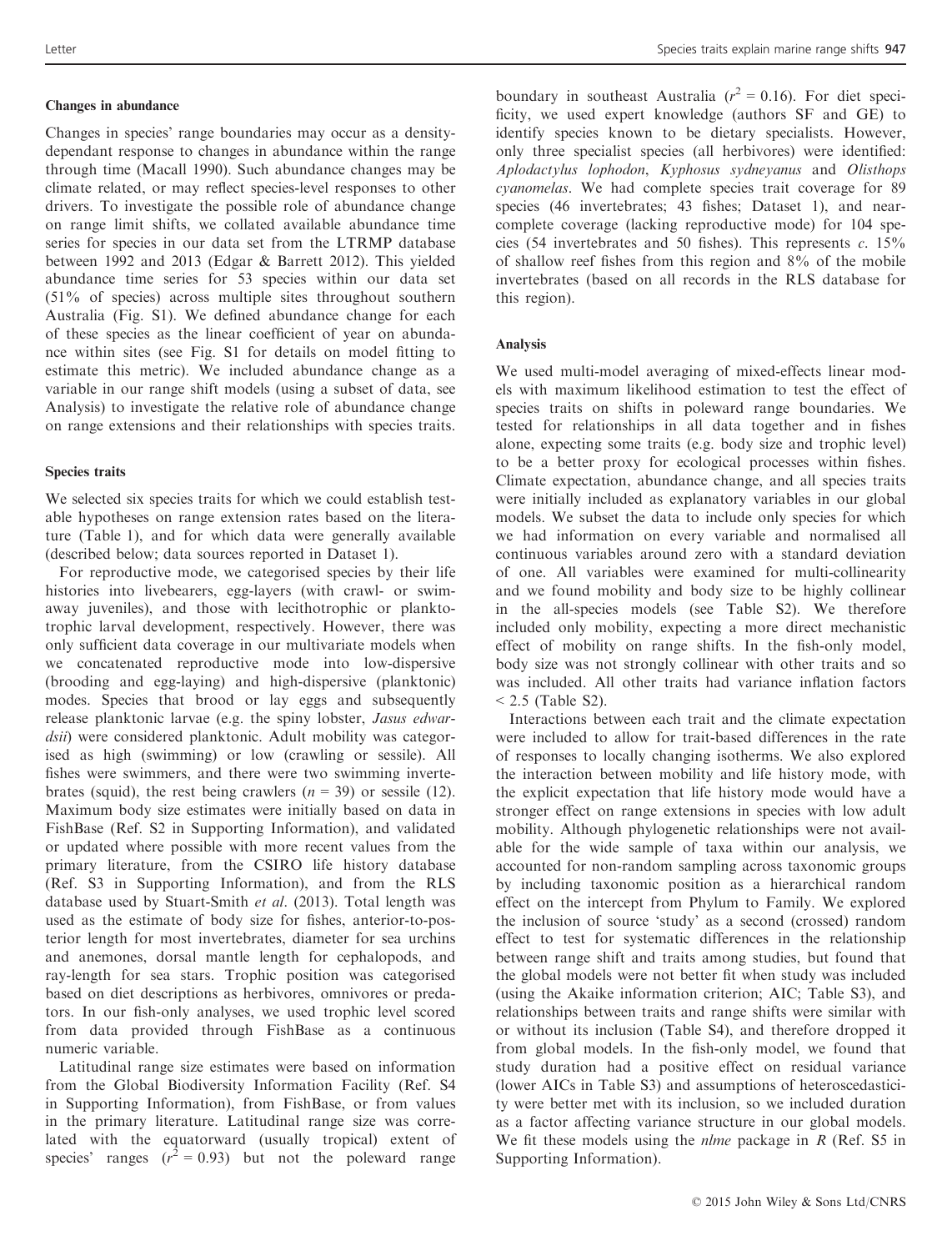From each of our global models, we ran all possible candidate models that included climate expectation, setting the maximum number of variables as less than one-tenth of the sample size to avoid over-parameterisation (model results were similar if the number of variables was 1/15 the sample size, see Table S5). From these model sets, we identified the confidence set of models as those comprising the top 95% of model weights using AIC adjusted for small sample sizes (AICc). For each variable we calculated the model-averaged parameter estimates and relative variable importance values  $(w<sub>i</sub>)$  as the sum of Akaike weights from the confidence set of models which included the trait, using the MuMIn package in R (Ref. S6 in Supporting Information). We calculated a likelihood-ratio-based pseudo-R-squared for each model as implemented in the MuMIn package. In addition, we extracted the results of the single best model that included species traits, and the climate-only model, which used only climate expectation as a predictor for range shifts (Pinsky et al. 2013).

Preliminary results showed that range shifts were not related to abundance change (Tables S6 and S7; Fig. S1), and the basic relationships with other traits were similar when this variable was excluded from the analysis to yield a much larger complete data set (Table 2). Likewise, in the fish-only model, reproductive mode had low variable importance with uncertain effects (Tables S6 and S8), and removing it further increased sample size without changing relationships between range extensions and other traits (Table 2). We therefore re-ran the models using the larger complete data set without abundance change and (for fish) reproductive mode in order to increase sample size.

#### Relationship between latitudinal range size and climate equilibrium

We used an independent data set to further test the hypothesis that marine species with smaller ranges are in greater disequilibrium with climate (Early and Sax, 2014). We used previously published data on thermal tolerance limits and latitudinal range size from a global sample of marine species (Sunday et al. 2012). For 33 marine fishes and one invertebrate (Dataset 2), we extracted the underfilling metric described in Sunday et al. (2012), representing the extent to which species occupy a smaller latitudinal range than would be predicted given their thermal tolerance. For these species, we regressed underfilling as a function of latitudinal range size, considering poleward and equatorward range boundaries separately, by fitting a generalised linear model with a Poisson error distribution for zero-bound data using the lme4 package in R (Ref. S7 in Supporting Information). We cropped range overfilling at zero (i.e. ranges that extended to more latitudes than predicted from species' thermal tolerance), for illustrative purposes, although this did not impact results.

# RESULTS

Species' poleward range boundaries moved towards the poles on average, with high variation in shift rates (mean  $\pm$  SD, all species:  $24 \pm 87$  km dec<sup>-1</sup>; just fishes:  $38 \pm 70$  km dec<sup>-1</sup>). Although highly variable, the means of these rates were similar to the mean rate of isotherm displacement from the original range boundaries (all species:  $21 \pm 13$  km dec<sup>-1</sup>; just

fishes:  $27 \pm 6$  km dec<sup>-1</sup>). Climate expectation alone thus explained some of the variation  $(23.1\%$  in the full data set and 17.3% in fishes; see pseudo-R-squared of climate expectation only models in Table 2). However, including species traits more than doubled our ability to explain variation in range extensions. The best model with species traits explained 57.8% of the variation in all species (a 2.5 times increase), and 46.2% of variation in fishes (a 2.7 times increase; see pseudo-R-squared values in Table 2).

In the all-species model  $(n = 89)$ , trophic position was the most important trait, and there was a positive interaction between omnivory and climate expectation on distance of range extensions (Table 2, Fig. 2). This suggests omnivores tracked climate expectations better than predators and herbivores. However, this finding was highly influenced by two omnivorous barnacles with large range shifts (Chthamalus malayensis and C. withersii), in contrast to seven herbivorous snails with little movement despite high expectations (Fig. 2), and the effect of trophic position was lost if these two barnacle species were removed (Table S9).

In addition to trophic position, mobility had a positive interaction with climate expectation, and latitudinal range size had a direct positive effect on range extensions. These effects were even stronger (with higher certainty and variable importance) when the two high-leverage barnacle species were removed (Table S9). Hence, species with high mobility (swimmers) tracked climate velocity faster than those with low mobility, and wide-ranging species moved faster regardless of climate velocity.

In the fish-only model  $(n = 50)$ , latitudinal range size was the most important single trait explaining variation in range extensions (Table 2, Fig. 3). There was a strong positive interaction between latitudinal range size and climate expectation; species with larger latitudinal ranges had the greatest range shifts and were best able to track mean isotherms (Fig. 3). The species with the largest latitudinal range sizes were the giant grouper (Epinephelus lanceolatus), yellowtail kingfish (Seriola lalandi), tiger shark (Galeocerdo cuvier), short-tail stingray (Dasyatis brevicaudata), and the Maori wrasse (Ophthalmolepis lineolata), which were all above the 85% quantile of range shift velocities for fishes ( $> 92$  km dec<sup>-1</sup>).

There was also evidence for a weak negative relationship between trophic level and range extensions in fishes, with lowtrophic level fishes responding faster than higher trophic level fishes for a given range size (although the 95% confidence interval did cross zero; Fig. 3a and c). This was driven mainly by greater range extensions in herbivores with medium-sized ranges, such as the black drummer (Girella elevata), silver drummer (Kyphosus sydneyanus), zebrafish (Girella zebra) and rock cale (Aplodactylus lophodon), compared to higher level consumers (Fig. 3c).

Other traits had more uncertain effects, with 95% confidence intervals of model coefficients crossing zero (Figs. 2 and 3). Notably, reproductive mode was not strongly related to the rate of range shifts in either fishes or invertebrates, and there was high variation in responses within each reproductive mode (Fig. S2). Indeed, some species without a larval dispersal phase extended their ranges as quickly as those with planktonic larvae (Fig. S2).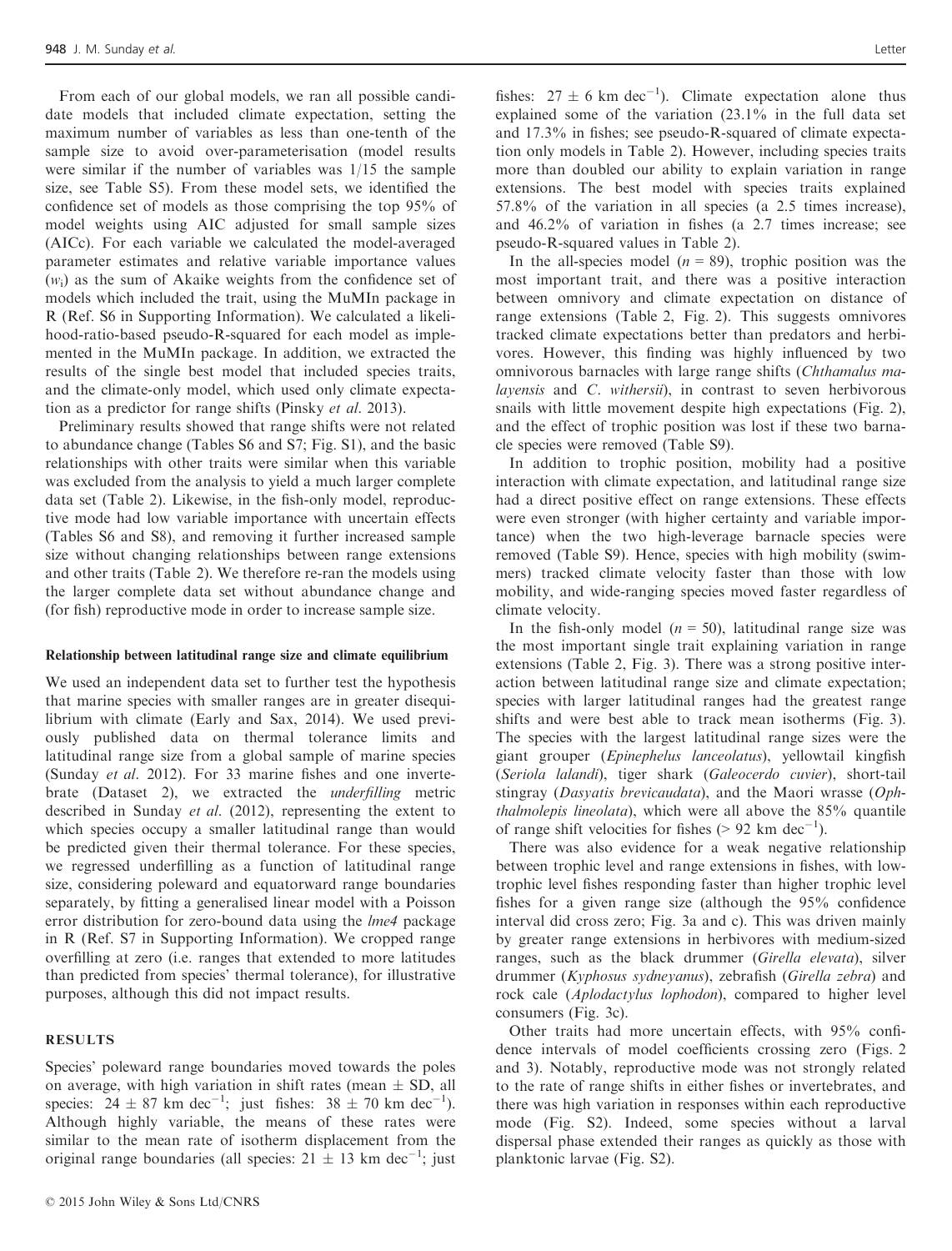| Table 2 Models explaining the distance (km) of latitudinal shifts in all marine species and fishes only |  |  |  |
|---------------------------------------------------------------------------------------------------------|--|--|--|
|---------------------------------------------------------------------------------------------------------|--|--|--|

| Explanatory variable(s)                             | Multi-modal average |         |          |          |                 |                    |
|-----------------------------------------------------|---------------------|---------|----------|----------|-----------------|--------------------|
|                                                     | $W_i$               | coef.   | Lower CL | Upper CL | Best model      | Climate-only model |
| All taxa $(n = 89)$                                 |                     |         |          |          |                 |                    |
| Climate expectation                                 | 1                   | 0.06    | $-0.32$  | 0.43     | $^{+}$          | $^{+}$             |
| Trophic position (omnivore)                         | 1                   | 0.78    | 0.24     | 1.31     | $^{+}$          |                    |
| Trophic position (predator)                         | 1                   | $-0.28$ | $-0.86$  | 0.31     | $^{+}$          |                    |
| Trophic position                                    | 1                   | 1.07    | 0.67     | 1.48     | $^{+}$          |                    |
| (omni.) $\times$ climate expectation                |                     |         |          |          |                 |                    |
| Trophic position                                    | 1                   | $-0.61$ | $-1.75$  | 0.53     | $+$             |                    |
| $(pred.) \times climate expectation$                |                     |         |          |          |                 |                    |
| Adult mobility (high)                               | 1                   | 0.59    | $-0.37$  | 1.55     | $\! + \!\!\!\!$ |                    |
| Adult mobility                                      | 1                   | 2.05    | 0.91     | 3.20     | $^{+}$          |                    |
| $(high) \times$ climate expectation                 |                     |         |          |          |                 |                    |
| Log lat. range size                                 | 0.52                | 0.25    | 0.03     | 0.47     | $^+$            |                    |
| Specialisation                                      | 0.4                 | 0.54    | $-0.40$  | 1.48     |                 |                    |
| Specialisation $\times$ climate expectation         | 0.2                 | 0.61    | $-1.82$  | 3.04     |                 |                    |
| Life history mode (pelagic)                         | 0.16                | 0.22    | $-0.43$  | 0.87     |                 |                    |
| Life history mode                                   | 0.03                | $-0.39$ | $-1.60$  | 0.81     |                 |                    |
| $(\text{pel.}) \times$ climate expectation          |                     |         |          |          |                 |                    |
| Life history mode                                   | 0.03                | $-0.14$ | $-1.37$  | 1.10     |                 |                    |
| $(\text{pel.}) \times \text{adult mobility (high)}$ |                     |         |          |          |                 |                    |
| Lat. range size $\times$ climate expectation        | 0.01                | $-0.06$ | $-0.26$  | 0.15     |                 |                    |
| pseudo-R-squared                                    |                     |         |          |          | 0.578           | 0.231              |
| AICc                                                |                     |         |          |          | 226.0           | 250.1              |
| Akaike weight                                       |                     |         |          |          | 0.228           | ${}< 0.001$        |
| Fishes $(n = 50)$                                   |                     |         |          |          |                 |                    |
| Climate expectation                                 | $\mathbf{1}$        | 0.40    | 0.11     | 0.69     | $\! + \!\!\!\!$ | $^+$               |
| Log lat. range size                                 | 1                   | 0.21    | $-0.19$  | 0.60     | $\! + \!\!\!\!$ |                    |
| Log lat. range size $\times$ climate expectation    | 0.8                 | 0.44    | 0.11     | 0.77     | $^{+}$          |                    |
| Trophic level                                       | 0.32                | 0.64    | $-0.31$  | 1.59     |                 |                    |
| Specialisation                                      | 0.3                 | $-0.23$ | $-0.48$  | 0.02     |                 |                    |
| Log body size                                       | 0.05                | $-0.11$ | $-0.42$  | 0.20     |                 |                    |
| Trophic level $\times$ climate expectation          | 0.02                | $-0.14$ | $-0.46$  | 0.18     |                 |                    |
| pseudo-R-squared                                    |                     |         |          |          | 0.462           | 0.173              |
| AICc                                                |                     |         |          |          | 142.1           | 152.4              |
| Akaike weight                                       |                     |         |          |          | 0.256           | 0.001              |

The relative variable importance  $(w_i)$ , variable coefficients (coef) and their 95% confidence limits (CL) are shown for each variable from the multi-model average, showing contrasts from base levels (climate expectation = 0, log latitudinal range size = 0, trophic position = herbivores, trophic level = 1, specialisation = not specialised, life history mode = benthic, adult mobility = low). Model diagnostics  $(r^2)$ , AICc, Akaike weight) of the most parsimonious single model (best model) and the model in which only climate expectation was included (climate-only model) indicates the greater variation explained when species traits were included, identified as explanatory variables. Plus sign (+) denotes traits included in the best model.

Analysis of range-filling from the data set of Sunday et al. (2012) showed that marine species with smaller ranges have greater range underfilling. In other words, there was a greater distance between their current range boundary and the predicted boundary based on their thermal tolerance (Fig. 4). Although this relationship was only significant at species' equatorward range boundaries (equatorward range boundary,  $p < 0.001$ ; poleward range boundary,  $p = 0.17$ ), the overall pattern was similar in both cases, indicating that smaller ranges are restricted by factors other than temperature.

## DISCUSSION

We have identified traits related to range extension that support several ecological hypotheses based on invasion ecology: omnivores, species with high adult mobility, and species with large latitudinal ranges have shown faster range extensions. Including species traits more than doubled our ability to

explain range shift variation in the marine fauna of eastern Australia. Our analysis was facilitated by explicitly considering the climate velocity at each species' range edge, and by considering only one range boundary type for which a specific suite of ecological processes are expected to drive change (extending range edges; Bates et al. 2014b). This is a critical advance over findings from previous marine studies in which species traits were found to be unimportant (Przeslawski et al. 2012; Pinsky et al. 2013). Our findings are consistent with previous work on butterflies, in which mobility and range size were also strong predictors of range extensions (Poyry et al. 2009), but contrast with other terrestrial studies in which no consistent traits were identified across studies (Angert et al. 2011). Our independent analysis of range filling as a function of range size provides a possible mechanism for why range size predicts range shifts so robustly. We explore the ecological underpinnings of our findings and implications for future distributions.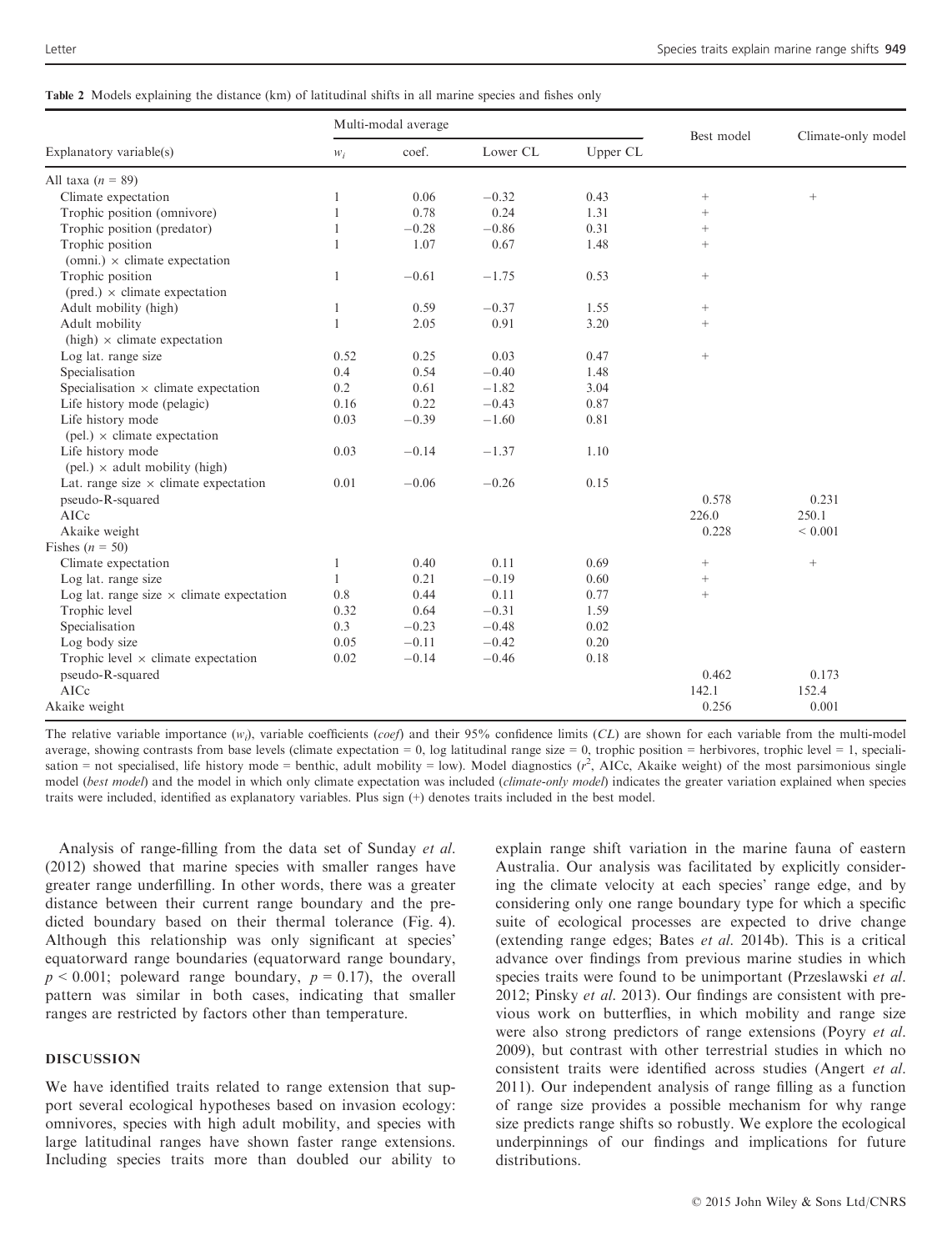

Figure 2 Traits explaining variation in range shifts of all species. (a) Multimodel average coefficient estimates; lines indicate 95% confidence intervals; units are in standard deviations of each trait upon range shifts (in km). Positive values represent a positive effect of the variable on the distance of range extensions, while negative values represent a negative effect. Black points indicate factors in which 95% confidence interval does not cross zero. (b) Range shifts as a function of climate expectation, grey scale and point shape represent trophic position and adult mobility as indicated, point size indicates relative latitudinal range size. Lines represent multi-model average coefficients.



Figure 3 Traits explaining variation in range shifts of marine fishes only. (a) Multi-model average parameter estimates for each species trait; lines indicate 95% confidence intervals; units are in standard deviations of each trait upon range shifts (in km). Black points indicate factors in which 95% confidence interval did not cross zero. (b) Range shifts as a function of climate expectation, grey scale represents latitudinal range size. (c) Range shifts in fishes as a function of log latitudinal range size, grey scale represents trophic level. (b and c) Lines represent multi-model average coefficients and point size represents duration of study from 14 (smallest point) to 29 years.

The importance of omnivory suggests resource generalism promotes range extensions among marine species, increasing the chance of finding suitable food resources in new locations. However, because the importance of this trait was driven mainly by two filter-feeding barnacles with large range extensions (Fig. 3; data from Poloczanska et al. 2011), we heed caution in the robustness of this finding. Nevertheless, benthic filter-feeders represent the greatest fraction (nearly 50%) of all marine species invasions, which may in part be facilitated by their broad resource generalism (Byrnes et al. 2007). Barnacles in particular may have rapid demographic responses to temperature fluctuations (Mieszkowska et al. 2014).

Our finding that high mobility (swimming) species have extended their ranges faster than non-swimming species supports the ecological prediction that adult dispersal ability promotes range extensions under climate warming (Brooker *et al.*) 2007). Indeed, swimming taxa can move vast distances within their lifetimes while non-swimming species are more dependent on multi-generational changes in range limits through reproduction and dispersal. Despite this, life history mode of low mobility species was not related to range extensions, and there was no identifiable interaction between life history mode and adult mobility, suggesting that directed movement (i.e. swimming) rather than diffuse dispersal (through larval advection) leads to more predictable gains on poleward ranges. This is congruent with another analysis of marine species' ranges, in which adult traits were more closely related to establishment across barriers than larval traits (Luiz et al. 2012). It is also consistent with our understanding of range expansions in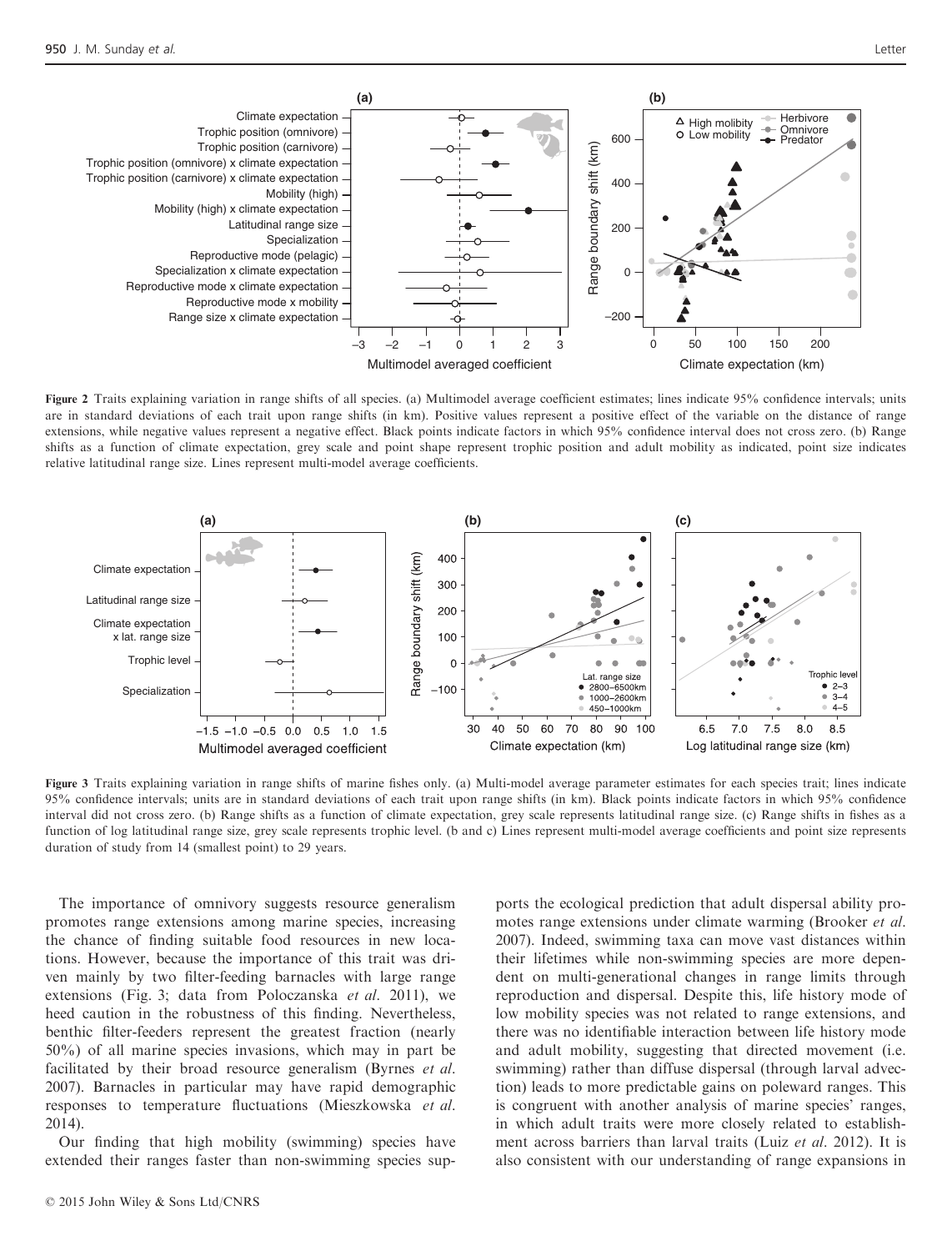

Figure 4 Underfilling of the potential thermal latitudinal range as a function of latitudinal range size in marine organisms from Sunday et al. (2012). Lines represent best-fit model coefficients for zero-bound data indicating the trend at (a) poleward and (b) equatorward range limits: species with larger latitudinal ranges better fill their full range potential based on thermal tolerance. A single invertebrate was included in the analysis, denoted by a circle. Grey lines represent best-fit linear model regressions using a Poisson error distribution.

introduced marine species, where spread rates have been unrelated to planktonic larval duration (Kinlan & Hastings 2005), and with theoretical work that suggests rare long-distance dispersal is decoupled from mean dispersal ability, as captured by reproductive mode (Clark et al. 2003).

Species with larger latitudinal ranges extended their poleward range boundaries fastest, and among fishes the effect increased as a function of climate expectation. This result matched our predictions (Table 1), based on wide-ranging species having either (i) broader ecological niches and/or fewer ecological interactions limiting their ranges (Hengeveld 1990; Brown *et al.* 1996, Early and Sax, 2014), or (ii) having greater local abundance and therefore greater propagule production (Lawton 1999). Our re-analysis of marine thermal tolerance and distributional data provides evidence consistent with the first hypothesis: marine species with larger latitudinal ranges occupy a greater proportion of their potential thermal niche, hence their latitudinal ranges are more feasibly limited directly by temperature. In accordance, marine species with smaller latitudinal ranges underfill their thermal ranges, and so are limited by factors other than temperature. These findings are consistent with patterns in terrestrial invasive plants, in which smaller native ranges were found to be in greater disequilibrium with climate (Early and Sax, 2014).

The link between latitudinal range size and marine range dynamics is also consistent with the findings of several previous studies. First, latitudinal range size was positively related

to fishes' ability to establish populations on both sides of two oceanic barriers (Luiz et al. 2012). Second, in a multi-factorial analysis, latitudinal range size was the most important trait explaining observations of tropical fish found outside of tropical waters (Feary et al. 2013). Third, although weak in effect size, range size was positively related to poleward shifts of range centroids in North American fishes (Pinsky et al. 2013). Finally, in terrestrial plants, range size has consistently emerged as a predictor of species invasion success (Williamson & Fitter 1996; Goodwin et al. 1999). Each of these studies is consistent with the hypothesis that broad ecological tolerances are important for range extensions.

The weak negative trend between trophic level and range extension in fishes is consistent with some previous findings and hypotheses. Herbivorous fishes have shown faster abundance increases associated with tropicalisation of fish assemblages compared to higher level consumers in the same region (Bates et al. 2014a), and globally (Vergés et al. 2014), and a negative (but weak) effect of trophic level was found on range centroid shifts in North American fishes (Pinsky et al. 2013). These relationships provide some support for the hypothesis that poleward limits of herbivorous fishes are more sensitive to temperature change than carnivorous fishes due to temperature dependency of plant digestion, but requires further testing (Floeter et al. 2005; Clements et al. 2009). Our results did not corroborate a negative relationship between body size and range extensions, as found in North Atlantic fishes (Perry et al. 2005; Dulvy et al. 2008). Hence characterising the global generality of the relationship between species traits and range extensions, using multiple traits, range limits and climate velocities, will be of key importance in future work.

Although climate expectation explained substantial variation in species range extension rates, approximately half of the species shifted their ranges faster than this expectation (Figs 2b and 3b), a result found in other studies of range shifts and climate velocity (Pinsky et al. 2013; Poloczanska et al. 2013). This may be due to a decoupling between the metrics used to define climate velocity and the fine-scale temporal and spatial aspects of climate (e.g. duration of summer season, local minimum temperature in winters), including possible indirect effects through species interactions, which may each more directly limit species distributions and differ across taxa (Poloczanska et al. 2013). We caution that our metric of climate expectation provides a useful index of mean range shifts of an assemblage, but a poor predictor of maximum range shifts in the most responsive species.

#### **CONCLUSION**

The mean variation in range extensions explained by changes in temperature isotherms in our models provides support for the use of climate trajectories in predicting species shifts and identifying spatial patterns of species loss and movement (Burrows et al. 2014). However, as in previous analyses incorporating climate, there was substantial variability around the climate velocity prediction (Pinsky et al. 2013; Poloczanska et al. 2013), which was greatly reduced when we included species traits. Our most important findings were the positive relationships between adult mobility and latitudinal range size on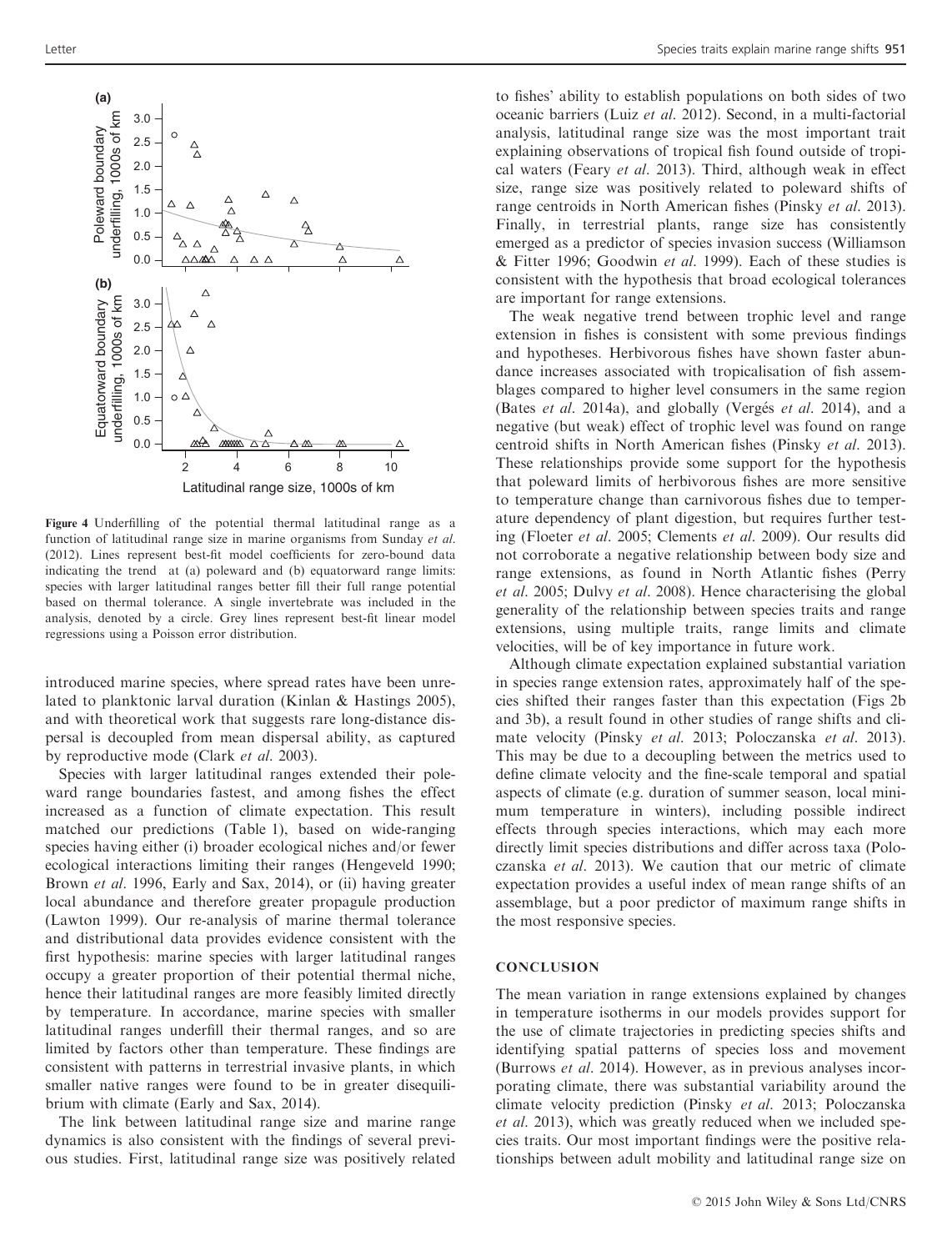range extension rate: i.e. species with the ability to swim as adults, and which are already broadly distributed, have moved more rapidly into newly available thermal habitats. Our analysis of potential and realised latitudinal ranges provides a mechanism for the range size finding, indicating that marine species with smaller latitudinal ranges tend to be out of equilibrium with climate (Early and Sax, 2014). Species with narrow ranges also face a greater risk of extinction due to metapopulation dynamics and localised extinction from stochastic threats (Roberts & Hawkins 1999; Purvis et al. 2000). Therefore, narrow-range species may face double jeopardy in a warming ocean, being intrinsically more vulnerable to extinction and less able to track their thermal preferences.

#### ACKNOWLEDGEMENTS

We thank Peter Last, Jessica Melbourne-Thomas, and the Stats-beers group at Simon Fraser University for help with data compilation and analyses, three anonymous reviewers for comments on the manuscript, and Axios Review for handling a pre-review; Reef Life Survey and IMAS divers for help in collection of RLS and LTRMP data, and the Australian National Network in Marine Science for workshop funding. JS was supported by NSERC, a Michael Smith Foreign Study Supplement, and the UBC Biodiversity Research Centre; GP was supported by an ARC Future Fellowship; TW, GE, RW and RSS were supported by the Australian Research Council, and RSS and NH also by the Marine Biodiversity Hub, a collaborative partnership supported through the Australian Government's National Environmental Research Program; AB, NB, GE, NJH and EAF were supported by the Fisheries Research and Development Corporation through a FRDC-DCCEE grant. DAS is supported by an Independent Research Fellowship awarded by the Natural Environment Research Council of the UK (NE/K008439/1).

#### AUTHORSHIP

All authors contributed substantially to initial study design; JS, GP, AH, SF, NH, NJH and AB reworked design to overcome obstacles; GE, NB, RSS, SF, AH and AB contributed data; JS did analyses and wrote the manuscript; all contributed substantially to revisions.

#### **REFERENCES**

- Angert, A.L., Crozier, L.G., Rissler, L.J., Gilman, S.E., Tewksbury, J.J. & Chunco, A.J. (2011). Do species' traits predict recent shifts at expanding range edges? Ecol. Lett., 14, 677–689.
- Bates, A.E., Barrett, N.S., Stuart-Smith, R.D., Holbrook, N.J., Thompson, P.A. & Edgar, G.J. (2014a). Resilience and signatures of tropicalization in protected reef fish communities. Nat. Clim. Chang., 4, 62–67.
- Bates, A.E., Pecl, G.T., Frusher, S., Hobday, A.J., Wernberg, T., Smale, D.A. et al. (2014b). Defining and observing stages of climate-mediated range shifts in marine systems. Glob. Environ. Chang., 26, 27–38.
- Bates, A.E., Bird, T.J., Stuart-Smith, R.D., Wernberg, T., Sunday, J.M., Barrett, N.S. et al. (2015). Distinguishing Geographical Range Shifts from Artefacts of Detectability and Sampling Effort. Divers. Distrib, 21, 13–22.
- Betzholtz, P., Pettersson, L.B., Ryrholm, N. & Franzén, M. (2013). With that diet, you will go far: trait-based analysis reveals a link between rapid range expansion and a nitrogen-favoured diet. Proc. R. Soc. B Biol. Sci., 280, 1–6.
- Brooker, R.W., Travis, J.M.J., Clark, E.J. & Dytham, C. (2007). Modelling species' range shifts in a changing climate: The impacts of biotic interactions, dispersal distance and the rate of climate change. J. Theor. Biol., 245, 59–65.
- Brown, J.H., Stevens, G.C. & Kaufman, D.M. (1996). The geographic range: size, shape, boundaries, and internal structure. Annu. Rev. Ecol. Syst., 27, 597–623.
- Buckley, L.B. & Kingsolver, J.G. (2012). Functional and Phylogenetic Approaches to Forecasting Species' Responses to Climate Change. Annu. Rev. Ecol. Evol. Syst., 43, 205–226.
- Burrows, M.T., Schoeman, D.S., Richardson, A.J., Molinos, J.G., Hoffmann, A., Buckley, L.B. et al. (2014). Geographical limits to species-range shifts are suggested by climate velocity. Nature, 507, 492–496.
- Byrnes, J.E., Reynolds, P.L. & Stachowicz, J.J. (2007). Invasions and extinctions reshape coastal marine food webs. PLoS ONE, 2, e295.
- Clark, J.S., Lewis, M., McLachlan, J.S. & HilleRisLambers, J. (2003). Estimating population spread: what can we forecast and how well? Ecology 84, 1979–1988.
- Clements, K.D., Raubenheimer, D. & Choat, J.H. (2009). Nutritional ecology of marine herbivorous fishes?: ten years on. Funct. Ecol., 23, 79–92.
- Denney, N.H., Jennings, S. & Reynolds, J.D. (2002). Life history correlates of maximum population growth rates in marine fishes. Proc. Biol. Sci., 269, 2229–2237.
- Dulvy, N.K., Rogers, S.I., Jennings, S., Stelzenmuller, V., Dye, S.R. & Skjoldal, H.R. (2008). Climate change and deepening of the North Sea fish assemblage: a biotic indicator of warming seas. J. Appl. Ecol., 45, 1029–1039.
- Early, R. & Sax, D.F. (2014). Climatic niche shifts between species' native and naturalized ranges raise concern for ecological forecasts during invasions and climate change. Glob. Ecol. Biogeogr., 23, 1356– 1365.
- Edgar, G.J. & Barrett, N.S. (2012). An assessment of population responses of common inshore fishes and invertebrates following declaration of five Australian marine protected areas. Environ. Conserv., 39, 271–281.
- Edgar, G.J. & Stuart-Smith, R.D. (2014). Systematic global assessment of reef fish communities by the Reef Life Survey program. Sci. Data, 1, 1–8.
- Feary, D.A., Pratchett, M.S., Emslie, M.J., Fowler, A.M., Figueira, W.F., Luiz, O.J. et al. (2013). Latitudinal shifts in coral reef fishes?: why some species do and others do not shift. *Fish Fish.*, 15, 1–23.
- Floeter, S.R., Behrens, M.D., Ferreira, C.E.L., Paddack, M.J. & Horn, M.H. (2005). Geographical gradients of marine herbivorous fishes: patterns and processes. Mar. Biol., 147, 1435–1447.
- Goodwin, B.J., Allister, A.J.M.C. & Fahrig, L. (1999). Predicting Invasiveness of Plant Species Based on Biological Information. Conserv. Biol., 13, 422–426.
- Hampe, A. & Petit, R.J. (2005). Conserving biodiversity under climate change: the rear edge matters. Ecol. Lett., 8, 461–467.
- Hengeveld, R. (1990). Dynamic Biogeography, 18th edn. Cambridge University Press, Cambridge.
- Hobday, A.J. & Pecl, G.T. (2014). Identification of global marine hotspots: sentinels for change and vanguards for adaptation. Rev. Fish Biol. Fish, 24, 415–425.
- Kinlan, B.P. & Hastings, A. (2005). Rates of population spread and geographic range expansion. What exotic species tell us. In: Species Invasions Insights Into Ecol. Evol. Biogeogr (eds Sax, D.F., Stachowicz, J.J. & Gaines, S.D.). Sinauer Associates, Sunderland, pp. 381–419.
- Kolar, C.S. & Lodge, D.M. (2001). Progress in invasion biology: predicting invaders. Trends in Ecology and Evolution, 16, 199–204.